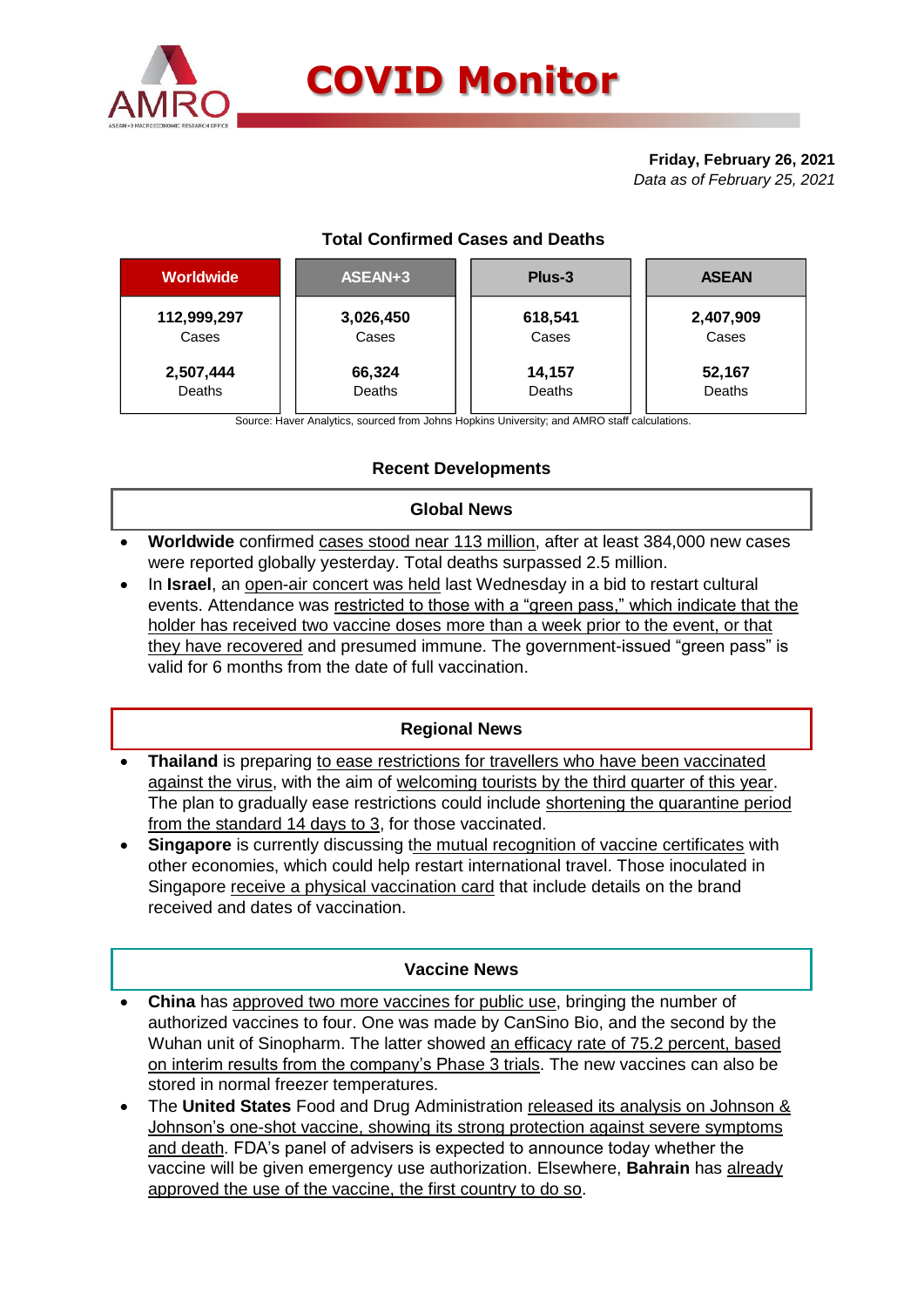| <b>Economy</b>        | <b>Total Cases</b><br>(000) | <b>Cases per 1M</b><br><b>Population</b> | New Cases <sup>1</sup> | New Cases<br>since 2020 <sup>2</sup> | <b>New Cases</b><br>per 1M Pop. <sup>1</sup> | <b>ANew</b><br>$\text{Case}$ | $\Delta$ % New<br>Cases <sup>1</sup> | <b>T</b> otal<br><b>Deaths</b> | <b>New</b><br>Deaths <sup>1</sup> | <b>Fatality</b><br>Rate (%) |
|-----------------------|-----------------------------|------------------------------------------|------------------------|--------------------------------------|----------------------------------------------|------------------------------|--------------------------------------|--------------------------------|-----------------------------------|-----------------------------|
| Global                | 112,999                     |                                          | 384,221                |                                      |                                              | 23,097                       | 0.3                                  | 2,507,444                      | 9,401                             | 2.2                         |
| ASEAN+3               | 3,026                       |                                          | 15,118                 |                                      |                                              | $-98$                        | 0.5                                  | 66.324                         | 376                               | 2.2                         |
| Plus-3                | 619                         |                                          | 1,479                  |                                      |                                              | $-341$                       | 0.2                                  | 14,157                         | 69                                | 2.3                         |
| <b>ASEAN</b>          | 2,408                       |                                          | 13,639                 |                                      |                                              | 243                          | 0.6                                  | 52,167                         | 308                               | 2.2                         |
|                       |                             |                                          |                        |                                      |                                              |                              |                                      |                                |                                   |                             |
| China                 | 90                          | 64                                       | 9                      |                                      | $\overline{0}$                               | $-1$                         | 0.0                                  | 4,636                          | $\Omega$                          | 5.2                         |
| Hong Kong, China      | 11                          | 1,431                                    | 15                     |                                      | $\overline{2}$                               | $\overline{2}$               | 0.1                                  | 198                            | $\mathbf 0$                       | 1.8                         |
| Japan                 | 429                         | 3,410                                    | 1,056                  |                                      | 8                                            | $-272$                       | 0.2                                  | 7,738                          | 63                                | 1.8                         |
| Korea                 | 89                          | 1,708                                    | 399                    |                                      | 8                                            | $-71$                        | 0.5                                  | 1,585                          | 5                                 | 1.8                         |
|                       |                             |                                          |                        |                                      |                                              |                              |                                      |                                |                                   |                             |
| Indonesia             | 1,315                       | 4,871                                    | 8,850                  |                                      | 33                                           | 179                          | 0.7                                  | 35,518                         | 221                               | 2.7                         |
| Malaysia              | 294                         | 8,841                                    | 2,689                  |                                      | 81                                           | $-152$                       | 1.0                                  | 1,100                          | 10                                | 0.4                         |
| Philippines           | 569                         | 5,168                                    | 1,931                  |                                      | 18                                           | 234                          | 0.3                                  | 12,201                         | 75                                | 2.1                         |
| Singapore             | 60                          | 10,505                                   | 10                     |                                      | $\overline{2}$                               | $-1$                         | 0.0                                  | 29                             | $\Omega$                          | 0.0                         |
| Thailand              | 26                          | 379                                      | 93                     |                                      |                                              | $-26$                        | 0.4                                  | 83                             | 0                                 | 0.3                         |
|                       |                             |                                          |                        |                                      |                                              |                              |                                      |                                |                                   |                             |
| Brunei Darussalam     | 0.19                        | 410                                      | $\mathbf 0$            | $\Lambda$                            | $\overline{0}$                               | $\mathbf 0$                  | 0.0                                  | 3                              | $\Omega$                          | 1.6                         |
| Cambodia              | 0.74                        | 44                                       | 37                     |                                      | $\overline{2}$                               | 36                           | 6.3                                  | 0                              | 0                                 | 0.0                         |
| Lao PDR               | 0.05                        | 6                                        | 0                      |                                      | $\Omega$                                     | $\Omega$                     | 0.0                                  | $\Omega$                       | $\Omega$                          | 0.0                         |
| Myanmar               | 141.84                      | 2,657                                    | 19                     |                                      | $\overline{0}$                               | -8                           | 0.0                                  | 3,198                          |                                   | 2.3                         |
| Vietnam               | 2.42                        | 25                                       | 11                     |                                      | $\Omega$                                     | $-19$                        | 0.4                                  | 35                             | 0                                 | 1.4                         |
|                       |                             |                                          |                        |                                      |                                              | $\mathbf{1}$                 |                                      |                                |                                   |                             |
| Australia             | 29                          | 1,115                                    | 6                      | $\Lambda$                            | $\overline{0}$                               |                              | 0.0                                  | 909                            | $\Omega$                          | 3.1                         |
| Brazil                | 10,390                      | 49,156                                   | 51,405                 |                                      | 243                                          | 6,160                        | 0.5                                  | 251,498                        | 1,149                             | 2.4                         |
| France                | 3,664                       | 56,375                                   | 20,982                 |                                      | 323                                          | 2,950                        | 0.6                                  | 85.141                         | 309                               | 2.3                         |
| Germany               | 2,427                       | 29,250                                   | 7,837                  |                                      | 94                                           | 554                          | 0.3                                  | 69,343                         | 300                               | 2.9                         |
| India                 | 11,063                      | 8,078                                    | 14,300                 |                                      | 10                                           | 2,472                        | 0.1                                  | 156,825                        | 102                               | 1.4                         |
| <b>United Kingdom</b> | 4,167                       | 61,954                                   | 11,926                 |                                      | 177                                          | $-157$                       | 0.3                                  | 122,303                        | 417                               | 2.9                         |
| <b>United States</b>  | 28,301                      | 85,489                                   | 73,430                 |                                      | 222                                          | 1,482                        | 1.2                                  | 505,954                        | 2,138                             | 1.8                         |

### **ASEAN+3 and Selected Economies: Confirmed COVID-19 Cases and Deaths**

Source: Haver Analytics, sourced from Johns Hopkins University; AMRO staff calculations.

1/ Values show the 7-day average.

2/ Since January 31, 2020.

#### **Vaccine Tracker**

#### **ASEAN+3 and Selected Economies: Total Vaccines Administered**



Source: Haver Analytics, sourced from Our World in Data; and AMRO staff calculations.

Note: Single vaccination doses only. This does not measure the number of people vaccinated, as two doses are usually required with available vaccines. Data is reported at irregular intervals; numbers show latest available.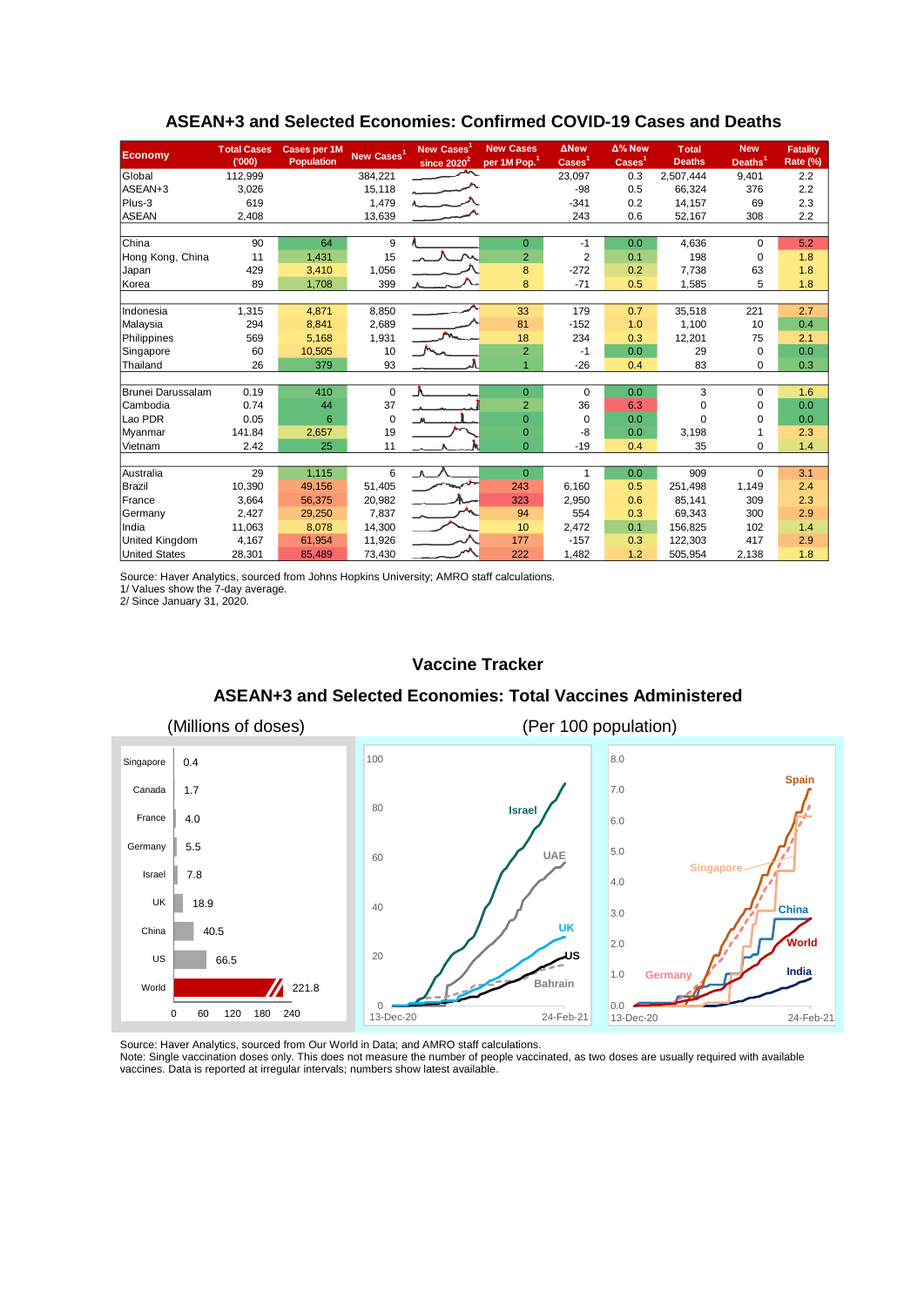

# **World: Confirmed Cases by Region**

Source: Haver Analytics, sourced from Johns Hopkins University; and AMRO staff calculations.



Source: Haver Analytics, sourced from Johns Hopkins University; and AMRO staff calculations.